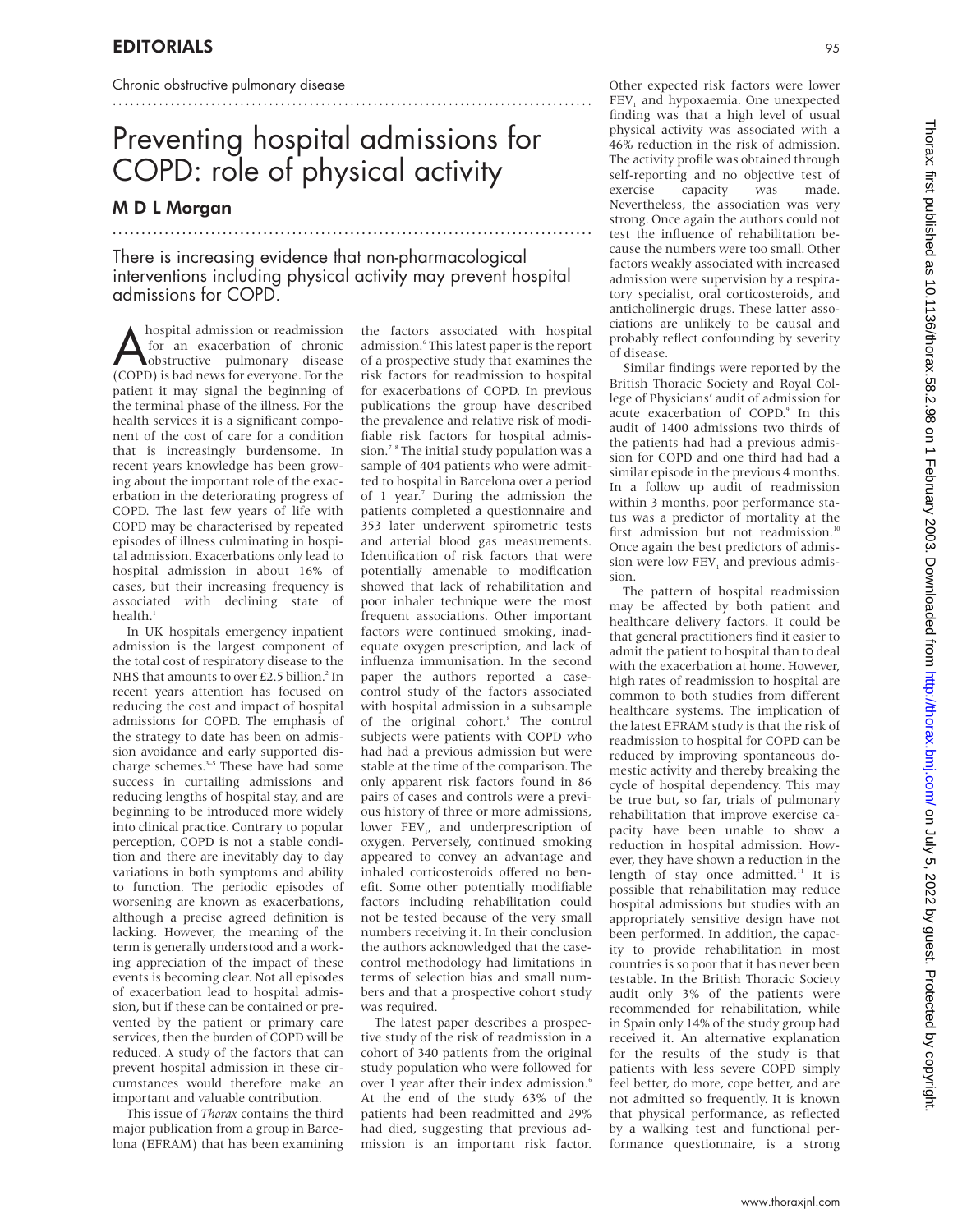predictor of outcome in COPD.<sup>12</sup> The answer to the important question of whether the prognosis can be altered by increasing functional performance is not known. The arguments are somewhat analogous to those about the presence of nutritional depletion in severe COPD, where a low body mass index is associated with increased mortality but attempts to change the situation by supplementation have been ineffective.<sup>13 14</sup> In the case of physical function, however, it is clear that the simple intervention of exercise training will improve performance and have a prolonged effect on lifestyle.<sup>15</sup> It would therefore be reasonable to test the hypothesis that rehabilitation can reduce hospital readmission in an appropriately susceptible group.

In the UK a hospital admission for COPD generally involves a length of stay of 8 days.<sup>9</sup> From the patient's perspective, there is a flurry of attention at the beginning of the admission followed by 7 days of observed inactivity. As result, patients may leave hospital less well equipped for independent life than when they were admitted. Characteristically, our hospital and community services are attuned to dealing with one crisis but make little attempt to prevent the next. The huge financial costs of hospital admissions for exacerbations of COPD deserve some exploration of the value of actions that may prevent the initial admission or reduce the frequency of readmission. The cost of drug treatment

for these patients is second only to the cost of hospitalisation, but to adhere to the 20th century view that drug treatment alone will provide all the answers is a delusion. The diverse factors associated with advanced COPD require a multimodality approach by a multiprofessional team. There is now increasing evidence that non-pharmacological interventions may play a major role. Let us hope that this evidence is now persuasive enough to promote appropriate investment in research and services for this neglected condition.

Thorax 2003;58:95–96

#### .....................

#### Author's affiliation

M D L Morgan, Institute for Lung Health, Department of Respiratory Medicine and Thoracic Surgery, University Hospitals of Leicester, Glenfield Hospital, Leicester LE3 9QP, UK; mike.morgan@uhl-tr.nhs.uk

#### REFERENCES

- 1 Seemungal TA, Donaldson GC, Paul EA, et al. Effect of exacerbation on quality of life in patients with chronic obstructive pulmonary disease. Am J Respir Crit Care Med 1998;157:1418–22.
- 2 British Thoracic Society. The burden of lung disease. London: British Thoracic Society, 2002.
- 3 Gravil JH, Al Rawas OA, Cotton MM, et al. Home treatment of exacerbations of chronic obstructive pulmonary disease by an acute respiratory assessment service. Lancet 1998;351:1853-5.
- 4 Davies L, Wilkinson M, Bonner S, et al. "Hospital at home" versus hospital care in patients with exacerbations of chronic

obstructive pulmonary disease: prospective randomised controlled trial. BMJ 2000;321:1265–8.

- 5 Skwarska E, Cohen G, Skwarski KM, et al. Randomized controlled trial of supported discharge in patients with exacerbations of chronic obstructive pulmonary disease. Thorax 2000;55:907–12.
- 6 Garcia-Aymerich J, Farrero E, Félez MA, et al. Risk factors of readmission to hospital for a COPD exacerbation: a prospective study. Thorax 2003;58:100–5.
- 7 Garcia-Aymerich J, Barreiro E, Farrero E, et al. Patients hospitalized for COPD have a high prevalence of modifiable risk factors for exacerbation (EFRAM study). Eur Respir J 2000;16:1037–42.
- 8 Garcia-Aymerich J, Monso E, Marrades RM, et al. Risk factors for hospitalization for a chronic obstructive pulmonary disease exacerbation. EFRAM study. *Am J Respir Crit*<br>*Care Med* 2001;**164**:1002–7.
- 9 Roberts CM, Ryland I, Lowe D, et al. Audit of acute admissions of COPD: standards of care and management in the hospital setting. Eur Respir J 2001;17:343–9.
- 10 Roberts CM, Lowe D, Bucknall CE, et al. Clinical audit indicators of outcome following admission to hospital with acute exacerbation of chronic obstructive pulmonary disease. Thorax 2002;57:137–41.
- 11 Griffiths TL, Burr ML, Campbell IA, et al. Results at 1 year of outpatient multidisciplinary pulmonary rehabilitation: a randomised controlled trial. Lancet 2000;355:362-8.
- 12 Bowen JB, Votto JJ, Thrall RS, et al. Functional status and survival following pulmonary rehabilitation. Chest 2000;118:697–703.
- 13 Landbo C, Prescott E, Lange P, et al. Prognostic value of nutritional status in chronic obstructive pulmonary disease. *Am J Respir*<br>Crit Care Med 1999;**160**:1856–61.
- 14 Ferreira IM, Brooks D, Lacasse Y, et al. Nutritional support for individuals with COPD: a meta-analysis. Chest 2000;117:672–8.
- 15 British Thoracic Society. Statement on pulmonary rehabilitation. *Thorax*<br>2001;**56**:827–34.

#### Pleural mesothelioma

# The new front line treatment for malignant pleural mesothelioma?

## J P C Steele

The presentation at the recent meeting of the American Society of Clinical Oncology of the results of the largest phase III trial in malignant pleural mesothelioma has aroused renewed interest in the treatment of this cancer. What are the implications for the ongoing UK mesothelioma trial?

...................................................................................

...................................................................................

Malignant pleural mesothelioma<br>
cer. This is partly due to the<br>
increasing incidence<sup>12</sup> but is also a has become a mainstream canincreasing incidence,<sup>12</sup> but is also a result of the advances being made in its treatment. This summer the American Society of Clinical Oncology Annual Meeting plenary session included a clinical research paper on malignant pleural mesothelioma for the first time.<sup>3</sup> In fact, this may well have been the first

oral presentation on the disease at this important international meeting. The reason for the increased interest is that the study presented is the largest phase III randomised trial reported in malignant pleural mesothelioma. The trial, which recruited internationally and was led by researchers at the University of Chicago, showed a positive clinical benefit for an experimental arm based on a novel chemotherapy drug. But what do these data mean for respiratory physicians, oncologists and patients, and is this a definitive result? What effect, if any, does this trial result have on the ongoing UK mesothelioma trial?

The University of Chicago multicentre trial compared a combination of pemetrexed and cisplatin chemotherapy with a control arm of single agent cisplatin. Pemetrexed is a new cytotoxic drug that inhibits several folate dependent reactions that are essential for cell proliferation, hence its previous name "multitargeted antifolate".<sup>4</sup> Its primary target is thymidylate synthase, but it also inhibits folate dependent enzymes involved in purine synthesis. It is related to the existing cytotoxic drugs methotrexate, 5-fluorouracil, and raltitrexed. Phase I and II data had suggested a dose for a 21 day cycle of  $500-600$  mg/m<sup>2</sup> pemetrexed and  $75-100$  mg/m<sup>2</sup> cisplatin, with both drugs being administered on the same day.<sup>5 6</sup> The investigators of the phase III trial chose doses of 75 mg/m<sup>2</sup> cisplatin and 500 mg/m2 pemetrexed for the experimental arm. Patients randomised to the control arm received  $75 \text{ mg/m}^2$  cisplatin. All patients were treated every 3 weeks.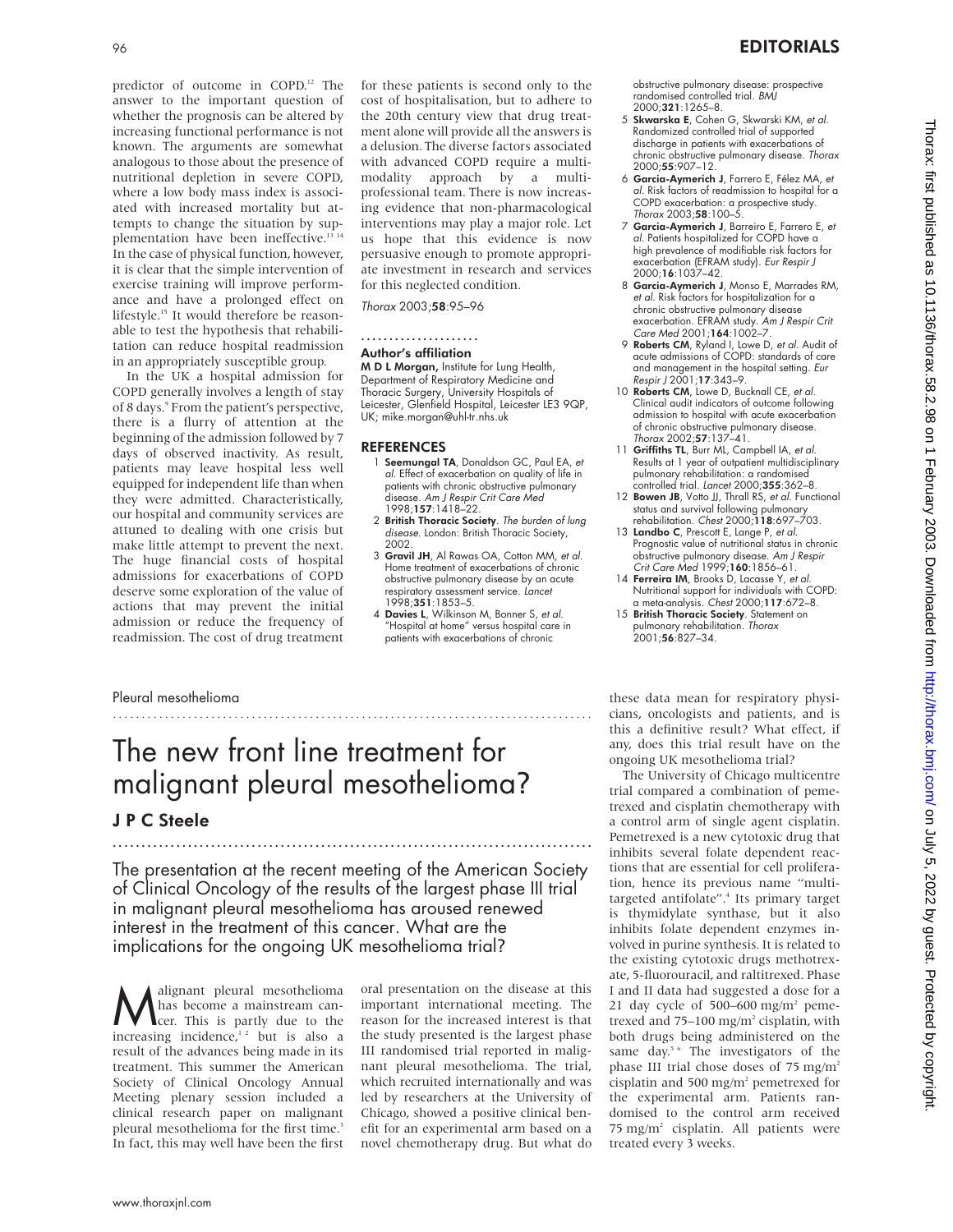A total of 472 patients with malignant pleural mesothelioma were recruited between 1998 and 2002. All had good performance status (Karnofsky score 70–100%). After an initial accrual period, four drug related deaths from febrile neutropenia were noted (three in the experimental arm and one in the control arm). These deaths were linked to raised homocysteine levels and it was decided to give all patients folic acid supplements and vitamin B12 to counter this. This measure appeared to reduce the toxicity of the chemotherapy in both arms of the study. The researchers reported that, for the complete cohort of patients, the combination therapy significantly lengthened the time to disease progression (5.7 months *v* 3.9 months; p=0.001) and overall survival (12.1 months *v* 9.3 months; p=0.020). For patients receiving full vitamin supplementation, the overall survival for those treated with pemetrexed and cisplatin was 13.3 months compared with 10.0 months for the control patients  $(p=0.051)$ . The study organisers concluded that the combination of pemetrexed and cisplatin with folic acid and vitamin B12 should now be considered the "standard front line therapy for patients with malignant pleural mesothelioma".

In the UK the British Thoracic Society has recently completed the pilot phase of a randomised trial of chemotherapy for patients with malignant pleural mesothelioma.<sup>7</sup> The trial—known as "MESO-1" started as a feasibility study because the investigators wanted to determine which of two quality of life instruments was more appropriate. MESO-1 contained a multiple randomisation option such that patients and their oncologists could choose to be randomised between active symptom control (ASC) versus one of two chemotherapy regimens or between the chemotherapy regimens only. The chemotherapy regimens chosen were single agent vinorelbine for 12 weeks and MVP (mitomycin C, vinblastine and cisplatin) for four 21 day cycles. These regimens were chosen because they both give a response rate of approximately 20% and have proven quality of life benefit in a substantial proportion of patients.<sup>85</sup>

Following completion of the pilot study, the trial has been granted full support from Cancer Research UK and the National Cancer Research Network and is now designated "MSO1". This three arm phase III trial aims to randomise 840 patients with malignant pleural mesothelioma into one of three arms: ASC without chemotherapy; ASC with vinorelbine chemotherapy; and ASC with MVP chemotherapy. The main end points of MSO1 are overall survival, symptom palliation, quality of life, toxicity, response, and recurrence. One hundred and fifty patients from the pilot study who were randomised between all three arms will be included in the MSO1 analysis.

The important question is whether the MSO1 trial is still ethical in the light of the new data on pemetrexed with cisplatin. I think the answer is "yes". The University of Chicago trial, although promising and an important step in the advancement of knowledge of mesothelioma, can be criticised. Firstly, what was the rationale for the control arm? Few physicians would recommend single agent cisplatin in a dose of 75 mg/m<sup>2</sup> to a patient with mesothelioma: the response rate is likely to be  $low<sup>10</sup>$  and toxicityespecially in patients with constitutional symptoms—can be appreciable. Choosing a control arm of limited efficacy may have made the pemetrexed and cisplatin combination appear more effective than it was. Indeed, from the quality of life data currently available, the symptom scores of patients treated with cisplatin 75 mg/m<sup>2</sup> appeared to worsen on treatment, thus exaggerating the palliative benefit of the experimental treatment and emphasising why trials including a "no chemotherapy" arm may be appropriate.

Secondly, the investigators concluded that pemetrexed with cisplatin, folic acid and vitamin B12 should be the "standard front line therapy" for patients with malignant pleural mesothelioma. However, the data for patients given this exact combination showed that the improvement in overall survival compared with the questionable control arm only achieved borderline statistical significance  $(p=0.051)$ .

These criticisms weaken the argument that pemetrexed with cisplatin and vitamin supplementation should be standard treatment, although the combination is certainly an option for fitter patients. A randomised trial including a "no chemotherapy" arm remains reasonable, and the pilot phase of the UK trial has shown that patients are willing to be randomised into such a trial. The MSO1 trial, with its comprehensive set of end points, should define the role of palliative chemotherapy in malignant pleural mesothelioma. It demands our full support, as do other trials examining new treatments for this once neglected group of cancer patients.

Thorax 2003;58:96–97

## .....................

Author's affiliation

J P C Steele, Department of Medical Oncology, St Bartholomew's Hospital, London EC1A 7BE, UK; jeremy.steele@bartsandthelondon.nhs.uk

## **REFERENCES**

- 1 Peto J, Decarli A, La Vecchia C, et al. The European mesothelioma epidemic. *Br J*<br>Cancer 1999;**79**:666–72.
- 2 Peto J, Hodgson JT, Matthews FE, et al. Continuing increase in mesothelioma mortality in Britain. Lancet 1995;345:535-9
- 3 Vogelzang NJ, J Rusthoven J, Paoletti P, et al. Phase III single-blinded study of pemetrexed + cisplatin vs. cisplatin alone in chemonaive patients with malignant pleural mesothelioma. Proc Am Soc Clin Oncol 2002;21:abstract 5.
- 4 Curtin NJ, Hughes AN. Pemetrexed disodium, a novel antifolate with multiple targets. Lancet Oncol 2001;2:298–306.
- 5 Thodtmann R, Depenbrock H, Blatter J, et al. Preliminary results of a phase I study with MTA (LY231514) in combination with cisplatin in patients with solid tumors. Semin Oncol 1999;26(Suppl 6):89–93.
- 6 Manegold C, Gatzemeier U, von Pawel J, et al. Front-line treatment of advanced non-small-cell lung cancer with MTA (LY231514, pemetrexed disodium, ALIMTA) and cisplatin: a multicenter phase II trial. Ann Oncol 2000;11:435–40.
- 7 Medical Research Council Clinical Trials Unit. www.ctu.ac.uk.
- 8 Steele JP, Shamash J, Evans MT, et al. Phase II study of vinorelbine in patients with malignant pleural mesothelioma. *J Clin Oncol*<br>2000;**18**:3912–7.
- 9 Middleton GW, Smith IE, O'Brien ME, et al. Good symptom relief with palliative MVP (mitomycin-C, vinblastine and cisplatin) chemotherapy in malignant mesothelioma. Ann Oncol 1998;9:269–73.
- 10 Mintzer DM, Kelsen D, Frimmer D, et al. Phase II trial of high-dose cisplatin in patients with malignant mesothelioma. C*ancer Treat*<br>Rep 1985;**69**:711–2.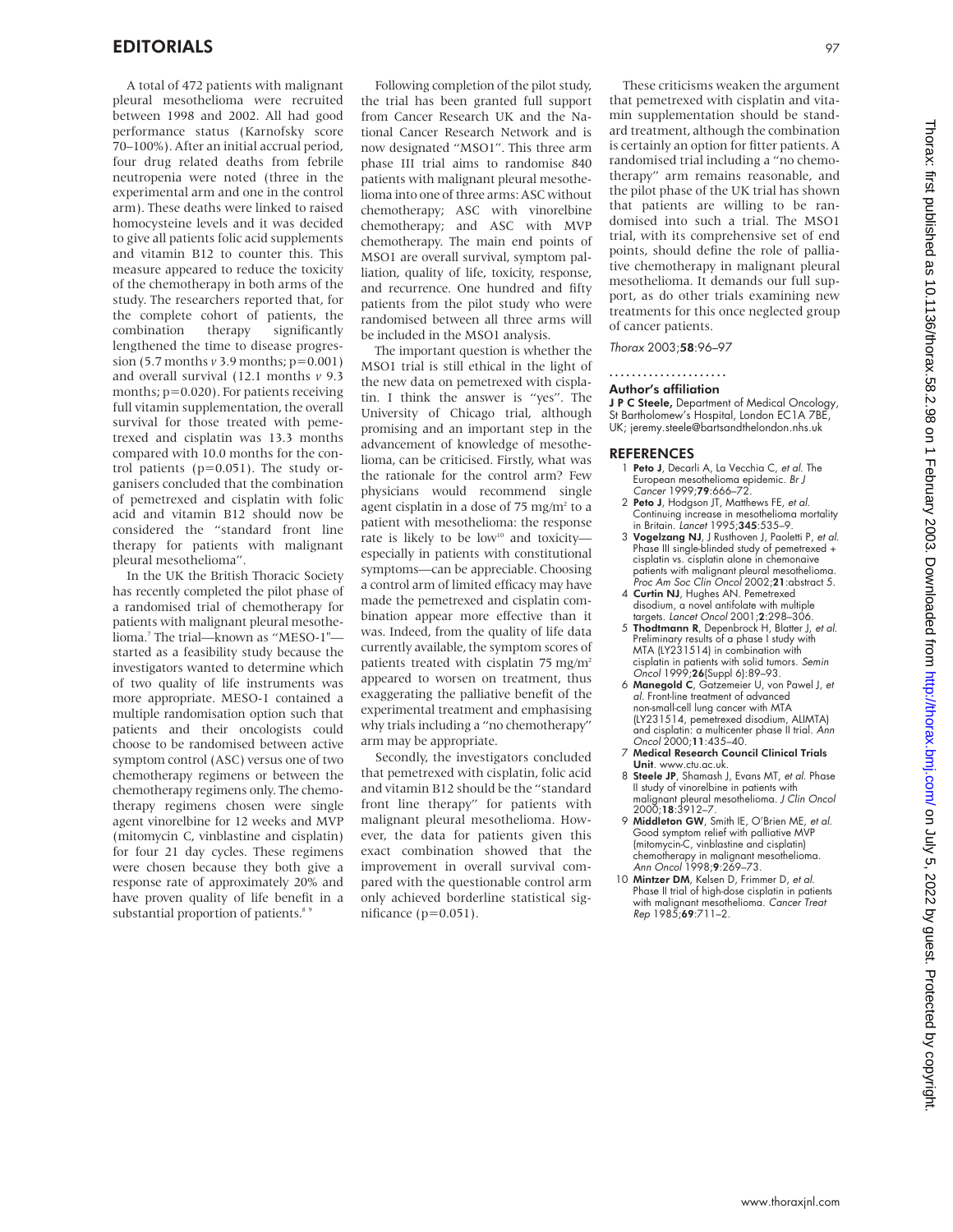Asthma guidelines

# The new BTS/SIGN asthma guidelines: where evidence leads the way

...................................................................................

## B G Higgins, J G Douglas

Announcing the publication of the new BTS/SIGN asthma guidelines as a supplement to this issue of Thorax.

...................................................................................

t is 12 years since the first British<br>guidelines on asthma management in<br>adults were published as two papers in<br>the  $RM1^{12}$  The British Thoracic Society t is 12 years since the first British guidelines on asthma management in the *BMJ*.<sup>12</sup> The British Thoracic Society (BTS) guidelines were rewritten in 1993<sup>3</sup> with additional advice on childhood asthma, and further updated in 1995.4 Elsewhere, the Scottish Intercollegiate Guidelines Network (SIGN) published their guideline on the hospital management of asthma in 1996<sup>5</sup> based on the BTS work, and subsequently published on the primary care management of asthma in 1998<sup>6</sup> and the management of acute asthma in 1999.<sup>7</sup> While the BTS versions have been among the most widely implemented of all clinical guidelines, there has been an increasing need to update them using evidence-based methodology and covering all aspects of asthma care. With this issue of *Thorax* the new British guidelines on the management of asthma<sup>8</sup> produced jointly by the BTS and SIGN are published in a separate supplement. The development process has involved individuals from all relevant professional groups involved in asthma care in the UK. Initial literature searches based on key questions produced over 15 000 abstracts and all relevant published papers up to the end of September 2001 were considered. What changes has this evidence-based review brought?

For those familiar with the previous guideline, the striking features will be the change in style and the increased size of the new version. The design will be more familiar to those working in Scotland since it follows the basic pattern of all SIGN publications. It is important—and hopefully interesting for readers to be able to link the recommendations in the guideline to the supporting evidence, and the format of the guidelines follows naturally from this. Explanatory paragraphs citing the available evidence are accompanied by a clear recommendation. Although these are graded, it is worth emphasising that this reflects the strength of the evidence and not necessarily the importance of the recommendation. Those daunted by

the size of the document will find that the recommendations are clearly highlighted, and anyone with a mind to do so will easily be able to pick their way through these and leave the supporting text for another day.

The guideline has grown bigger because several topics are covered in greater detail than previously and some new areas are included. There is a section addressing treatment of asthma by nonpharmacological methods including complementary medicine, acupuncture, homeopathy, and immunotherapy. This is an area of immense interest to many patients and a common reason for consultation with the UK National Asthma Campaign helpline; those practising more orthodox medicine need to be able to offer some guidance when patients ask advice about alternative treatments. There are also expanded sections on diagnosis and on the management of asthma in pregnancy. Some readers will feel that these contain nothing new, but there is still great concern about misdiagnosis of asthma, particularly in children, and evidence that patients with asthma tend to be undertreated when pregnant, indicating a need for guidance in these areas. The large bodies of literature on selfmanagement of asthma and organisation of care have also been explored and have led to some strong recommendations to implement measures which may not be current standard practice everywhere. Advice on the performance of high quality audit of asthma care is also included for the first time.

What key messages does the guideline offer and what has changed from the previous version? For many the nucleus of the guideline will be the advice on pharmacological management, particularly the treatment steps, and the section on management of acute asthma. The steps have been retained and there are still five in adults and older children (although consideration of step 3 suggests that this may be difficult to retain in future). There are, however, changes in the sequencing of treatment with a new emphasis in adults—and

most particularly in children—on trials of other treatment before a patient reaches higher doses of inhaled steroid. This stems firstly from the evidence which shows that, although an inhaled steroid is the first choice preventative treatment in asthma, high doses are infrequently required; secondly, from concerns regarding the potential dangers of high doses, especially in children; and finally from the strong evidence of benefit from the introduction of long acting  $β$  agonists at step 3. The ceiling dose of inhaled steroid at step 3 has therefore been brought down to 800 µg beclomethasone or equivalent in adults (compared with 2000 µg in the previous BTS guideline) and 400 µg in children. It is recommended that other agents, specifically a long acting β agonist in the first instance, should be tried before exceeding these doses. For the management of acute asthma the eye catching changes are the inclusion of advice on intravenous magnesium as a treatment option for severe non-responding or life threatening attacks and the potential use of continuous nebulisation of β agonists. No less important is the advice on identification of those patients at risk of life threatening asthma attacks.

Although these sections of the guideline are rightly regarded as important, it is to be hoped that the other sections are not dismissed as being of lesser value. Most paediatricians will tell cautionary tales of children in whom other diagnoses have been missed while the patient's asthma medication was remorselessly increased. Adult physicians too will recognise this scenario, hence the encouragement to seek objective support for the diagnosis of asthma and to review this when the response to treatment is poor. Similarly, many patients with asthma still do not have an agreed Asthma Action Plan (formerly known as a self-management plan), yet there is good evidence that doing so is of clinical benefit in terms of overall morbidity and in avoiding the need for hospitalisation. Action plans are best introduced as part of a structured educational package and practices which do not offer these should be encouraged to do so, particularly targeting patients whose treatment is at steps 3–5 and those who have had a recent hospital admission or A&E attendance. The literature on inhaler devices has also been reviewed. Metered dose inhalers, with or without spacers, have been shown to be as effective as other devices but, as ever, the pragmatic advice is to match the device to the patient on the basis of individual technique and preference.

At face value the section on nonpharmacological management offers no compelling reason for change from conventional practice. There is disappointingly little evidence of efficacy even for